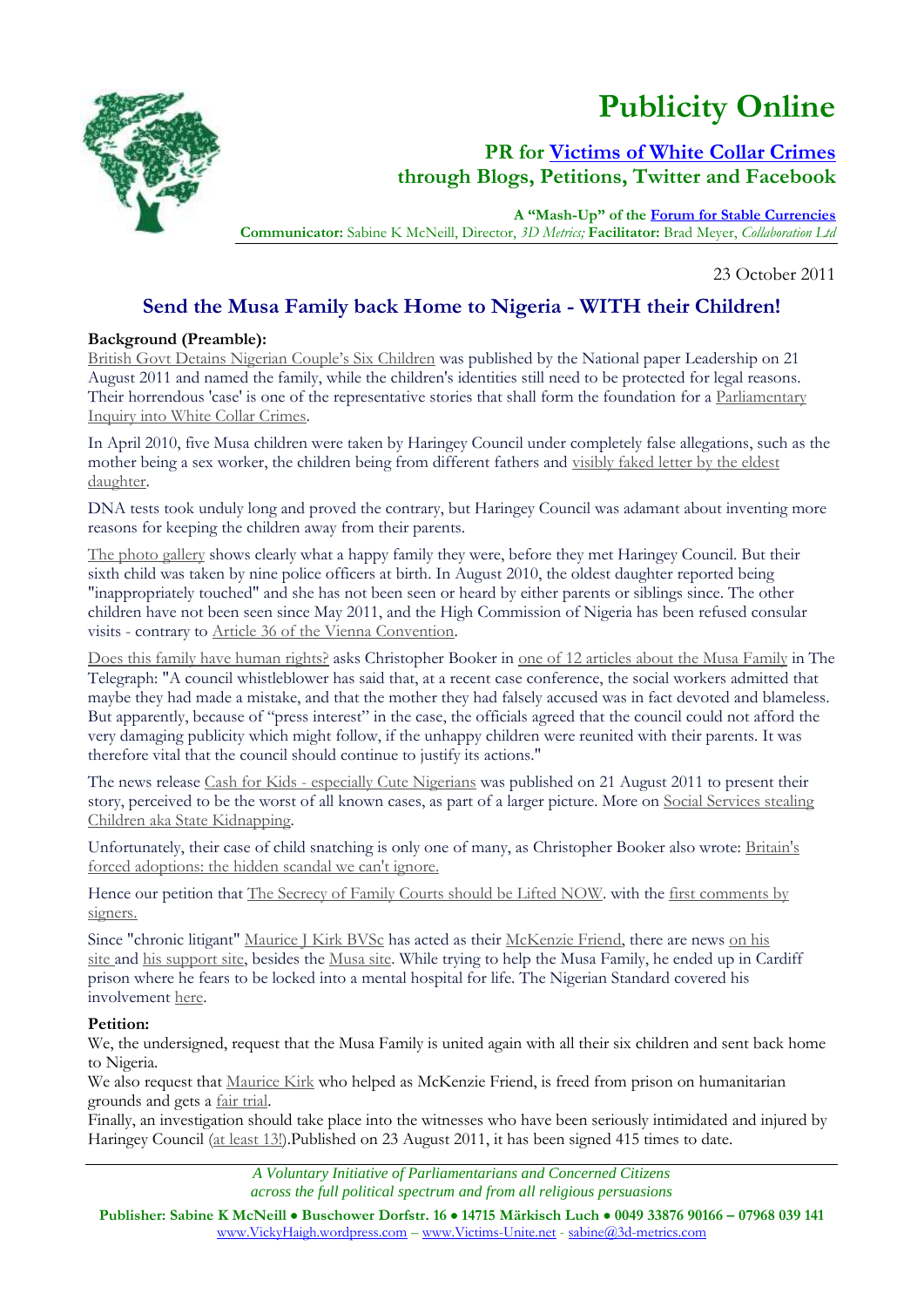### **Comments written by signers cover the following areas:**

# **Contents**

| $\mathbb{1}$ . |  |
|----------------|--|
| 2.             |  |
| 2.1            |  |
| 2.2            |  |
| 3.             |  |
| 3.1            |  |
| 3.2            |  |
| 3.3            |  |
| 4.             |  |
| 5.             |  |
| 5.1            |  |
| 5.2            |  |
| 6.             |  |
| 7.             |  |

## **1. God's Rights vs Human's Rights**

<span id="page-1-0"></span>25. Only God has the right to separate a family created with His help and by His will. As in marriage, so in life - what God has joined together, let no man put asunder. Children have the right to leave their home when they choose, with their parents' blessing, but no bureaucrat has the right to tear them away from that home before the time of their choice.

154. I have made my own experiences with the "family" court system in the UK since 2006 and done my own investigations - the corruption, perjury and fraud committed by so-called respected members of the judiciary is so unbelievable that anyone who speaks out will be branded a conspiracy theorist, gagged and imprisoned. They cannot allow the truth to emerge. Stay strong & never give up your belief in justice and your fight - as Ghandi said, "The ways of truth and love have always won". Bless you.

390. This is so inhuman. How can these wicked Haringey people do this? Even when the evidence is so glaring? The Musa's God alone will see you through this and Glorify himself in all of this.

# **2. Human rights are Universal**

<span id="page-1-1"></span>23. Signing for a Human cause...

42. Article 13 of the Universal Declaration of Human Rights of the UN says Article 13. (1) Everyone has the right to freedom of movement and residence within the borders of each state. (2) Everyone has the right to leave any country, including his own, and to return to his country.

26/30. Send this family home back to their country. This is a gross violation of their human rights in a democratic society.

43. The Rights of this Family has been abused and the have been treated like lepers. They need be sent to where they will be treated has normal citizens with the injustice addressed.

85. UNITE THIS FAMILY AS SOON AS POSSIBLE, THIS IS A GROSS VIOLATION OF THEIR HUMAN RIGHT

106. Why violating their Human Right. Please respect their Human Right and Return their children back to the natural parents.

276. UNITE THIS FAMILY AND RESPECT THEIR HUMAN RIGHTS.

404. Have we turned into barbarians? The utter inhumanity of this case. How can this be allowed to carry on it is pure unadulterated evil. Give them their children back and let them go home and leave this nightmarish Land called England.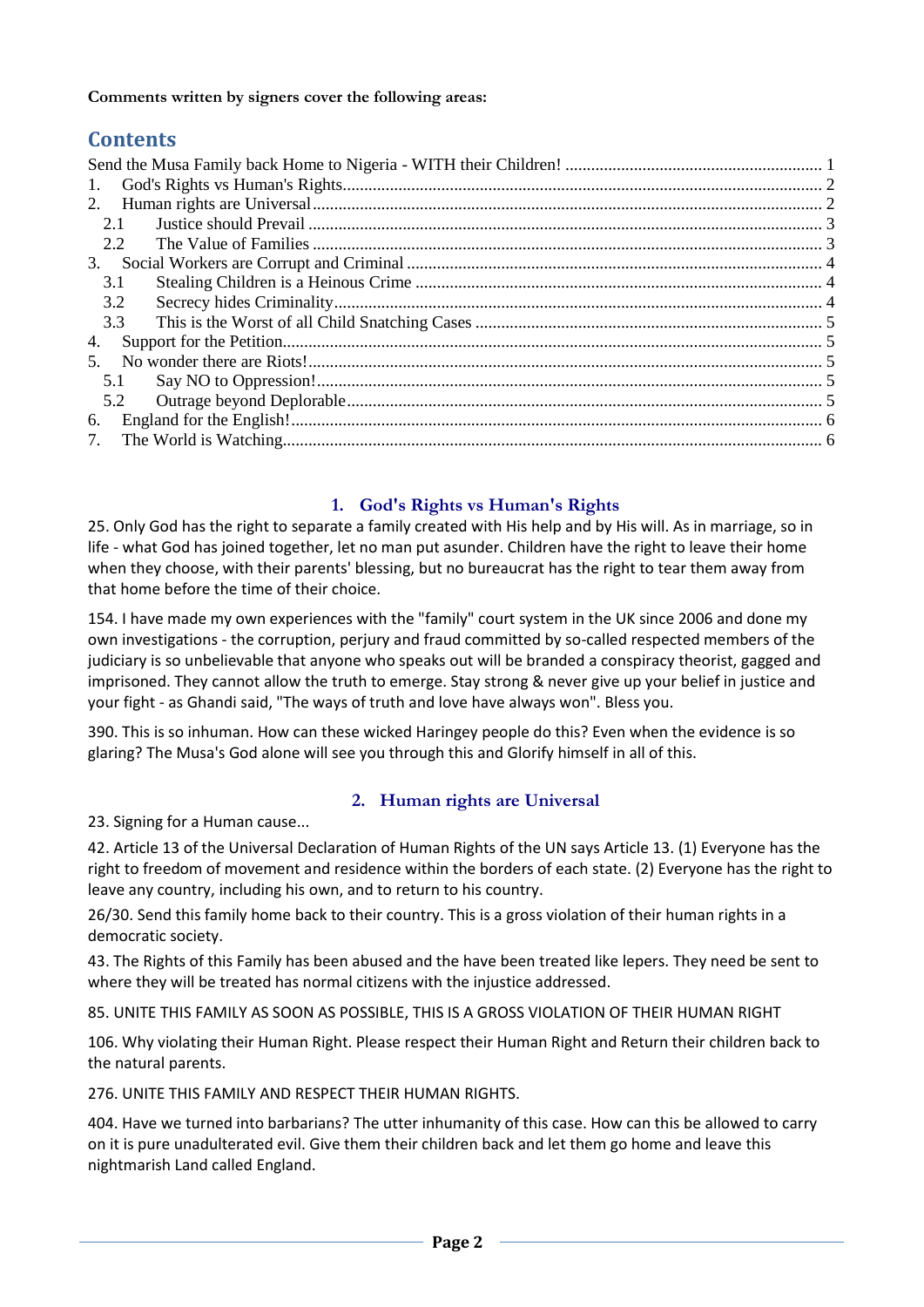## **2.1 Justice should Prevail**

<span id="page-2-0"></span>46. I strongly believe that you deserve Justice

94. Natural justice demands that justice MUST be done irrespective of who is involved.

### 168. FREE THE HOSTAGE

172. THE GENERAL ASSEMBLY proclaims THIS UNIVERSAL DECLARATION OF HUMAN RIGHTS Article 13. (1) Everyone has the right to freedom of movement and residence within the borders of each state. (2) Everyone has the right to leave any country, including his own, and to return to his country

244. People must don't stand up and be counted, take charge, enforce law and order otherwise the criminals win

256. Justice is truth in action.

295. Free these children. The proof of lies against Haringey council and their lackey courts is embarrassing even for a banana republic..

316. Anyone with a criminal record either in the UK or their own country should face enforced repatriation. We do not want known criminals here, nor do we want those who would commit crime here.

335. I think the actions of the Social Services should be made completely public. While I can appreciate the argument for secrecy, I think the argument is outweighed by the need for the media to be able to obtain all details of possible abuse of office committed by civil servants paid for thru their taxes by the public.

363. Stories of children being dragged into care wrongly come up so often that there should be a parliamentary investigation.

387. I believe even the 16th century British justice system would have done better. The brutal sex complains on one of the girls have been ignored, oh my gosh!!! What sort of brutal and irresponsible system is this? The Musa children should be released unconditionally to their parents, parents properly compensated for all the humiliation and loss they have suffered and the system rid of all stupid judges, police and local authorities. FREE THE MUSAS NOW!!!!

389. Release the children to their parent and let them come back to the their home country. Stop the suffering n unlawful acts.

391. It is unconscionable that in this modern era, the council would rather save face than acknowledge it's mistake. Whatever happened to doing things in the best interest of the child? Please reunite this family and give them the time and space needed to heal while ensuring those behind this malicious vendetta are punished accordingly.

## **2.2 The Value of Families**

<span id="page-2-1"></span>153. England a once 'respectable' country with regard to family life is gaining a bad reputation for what can only be described as a neurotic witch hunt! What happened to the old traditional values of a united family? Please set this family free by returning their children so they can go home.

155. HOME is where children belong with their loving families.

201. Allow the musa family to return Home, with their kids, this is no way to treat a close loving family. LET THEM GO NOW

224. keep the family together send them home it's obvious that's where they were happy and belong

242. ............ They should be sent packing, the kids.... hmmmmmmmm tricky one, they are the silent victims but should be with their family if they are safe.... this case is very confusing.....

250. It's frightening that this can happen to a family. It will surely damage both parent and child and a is a complete waste of taxpayers money.

321. UNITE THIS FAMILY, they are one of the best family, Haringey want to steal their children

348. THIS IS FAMILY ABUSE. UNITE THIS FAMILY.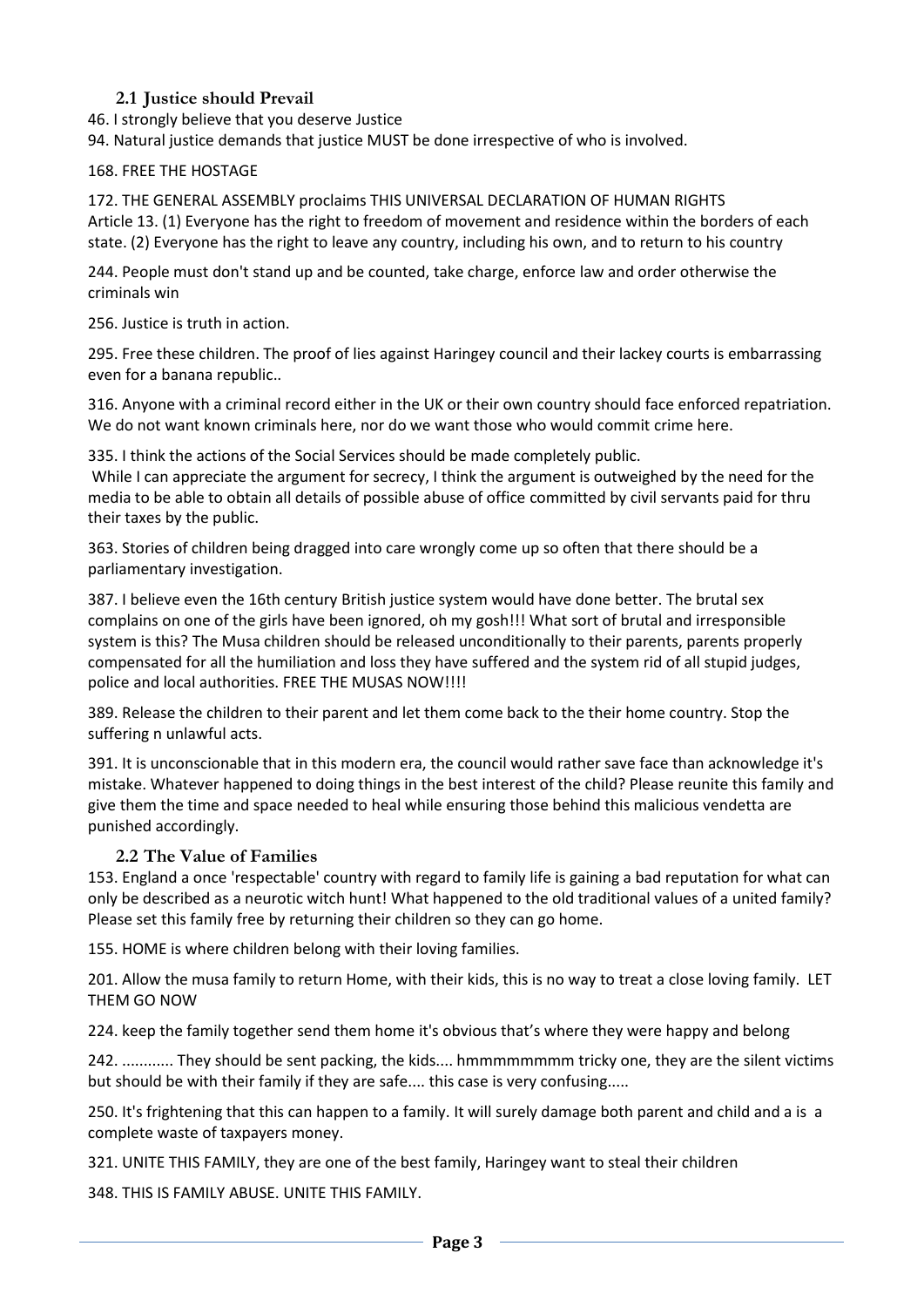377. I think that you should consider that your actions may destroy this family. This will also deny the children their basic human rights of living in a true full family with both their parents. So please restore to them their children as soon as possible.

378. Let us help unite families not to divide them.

## **3. Social Workers are Corrupt and Criminal**

<span id="page-3-0"></span>1. It is such a disgrace what people do to people. But even more so, when they do it because "they are just doing their job". What kind of childhood must these "social workers" have had to be able to do what they are doing...

19. I have evidence of the corruptness of SS that has been overlooked by a Judge, and all other parties in my own case -the whole system is corrupt and needs high profile -well done in your efforts to expose this.

24. It has become apparent over the years and with certain cases involving the Social Services and children that their professionalism and judgement are being called into question far too often. We have courts that operate in secret, parents with the relevant court orders denied access to their children which has an acute damage to the child's mind and wellbeing, and the Social Services being accused of stealing children, all of which needs an independent investigation.

27. This family are and have been seriously abused by HARINGEY SOCIAL SERVICES AND THE JUDICIARY. The 'evidence' that has been put before the COURT - JUDGE GLENN BRASSE, Rosita Moise (Solicitor LBH) and JOYCE AGYEKUM HAVE ALL BEEN FABRICATED. They just want their children back so they can return home... ALL THEIR HUMAN RIGHTS HAVE BEEN VIOLATED BY THE ABOVE. I should know, I have helped them and been targeted by LBH too! LET THEM GO HOME AND HELP THEIR CHILDREN HEAL FROM THE ABUSE OF LBH.

261. Here we have Haringey social services at it again. we need to protect children from the evil clutches of so- called moral people within the social services! This has gone on long enough, these people need to be brought to book and taken out of this corrupt system. Enough is enough!

## **3.1 Stealing Children is a Heinous Crime**

- <span id="page-3-1"></span>12. Stop stealing children and making lame brain excuses!
- 18. We see through you and know thy evil.
- 164. Please unite this family and stop stealing children

236. That doesn't surprise me Haringey Council are involved, give their children back and let the Musas go home to Nigeria as they wish.

251. Not the 1st case of state kidnapping of children I've read about over the last few years seems to be a lot of cash for everyone involved so a lot of incentive for those involved to carry on.

405. Blair stopped the publication of the names of the paedophiles in the government. He used a D notice to do it. You have heard of Philip Lyon, who managed Blair's question time in the Commons. He was a convicted paedophile. There were several others who were in the cabinet. They resigned in early 2002. Names beginning with M. These paedophiles were behind the 'taking into care' policy. Paedophiles are also behind the disappearance of kids from children's homes. It goes all the way to the top.

## **3.2 Secrecy hides Criminality**

<span id="page-3-2"></span>36. Orwell's 1984 is happening. Criminals, paedophiles and money priests dressed as judges, lawyers and officers of the State. The parasites in public office conduct their murky business behind closed lodge doors. Love, truth and goodness are the greatest powers and will eventually triumph over evil. Full exposure is all that is needed - total eradication of all Secret Societies with their merry band of crooks, and with that all corruption. Reunite the Musa family. www.sharonkilby.co.uk

35. Secret Courts do not operate under Common Law and are therefore unlawful. Orders are not valid. Judges do not declare their Oath of Office and so are not on duty.

257. Prevention of public inspection is proof of private guilt.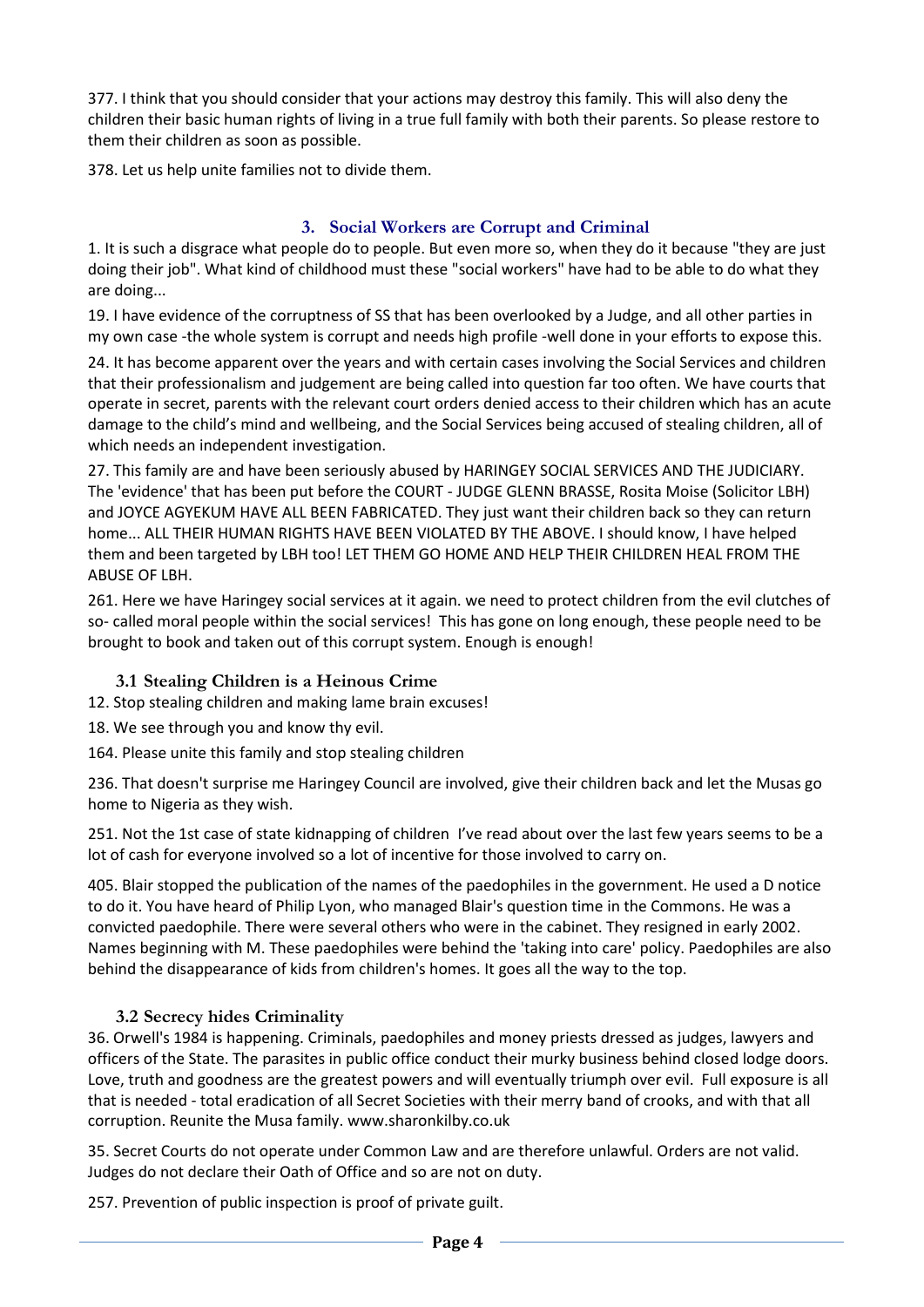327. Something very strange going on in this country.

### **3.3 This is the Worst of all Child Snatching Cases**

<span id="page-4-0"></span>15. In the 11 years that I have been following these cases, the case of Mr and Mrs Musa and their family must rank as one of the most evil and corrupt cases that I have had the misfortune to come across.

380. Let the kids go home to their parents - this must be torture. There must be real kids in danger out there, go look for and protect them.

402. Childrens Services in all countries have extended their authority to demean and threaten families and it needs to stop.

### **4. Support for the Petition**

<span id="page-4-1"></span>3. THE MUSAS SAY "SEND THE MUSAS BACK HOME - WITH OUR CHILDREN!"

4. When families from around the world come to the UK, we can only tell them please do not bring your children, unless you want to return to your own country without them. We have to stand united with the MUSA FAMILY and send them back home as a family. Until that day we will fight on together.

13. I am quite prepared, after what I have witnessed in the RCJ, to personally fly them all out of the UK but keeping the 'wet stuff' well on my right until we land at Lagos.

41. STOP HARMING AND STEALING CHILDREN. STOP THE CRIMES AGAINST HUMANITY.

47. Unite this Family as soon as possible!

39. I'm all for sending them back, I hope all their in-laws go too.

151. This family has been abused and needs to return back to their country. We can see a happy family.

237. Keep up the good work!

317. SEND THEM ALL BACK!

370. Children are illegally snatched - kidnapped from their natural backgrounds - families - by a highly corrupt world-system of disguised dictators. If we stand up together and take our children and our future and most of all our children's future back - Do it Now! Get-up, Stand-up - - stand-up for what's right! Sincerely, \*m

374. I met this family in court without realising who they were at the time. I was there on a similar but unrelated matter. I met this family in court without realising who they were at the time. I was there on a similar but unrelated matter.

394. Unite this family. The world has seen your mistake.

285,291,296,365, 395-401. Please unite this family.

#### **5. No wonder there are Riots!**

<span id="page-4-2"></span>38. STOP THE F@CKING COMMON PURPOSE PEDO LOVING CHILD STEALING GOVERNMENTS HELL AND FOLKS WONDER WHY THERE IS RIOTS DUH!

#### **5.1 Say NO to Oppression!**

<span id="page-4-3"></span>29. The collusion by state agencies for nefarious means will only stop when Messrs Smith and Jones (that's you) wake up and say no and peacefully reinforce this with non-cooperation.

225. It is quite odd that despite the lessons learned, we are slipping into a stalinist state.

#### **5.2 Outrage beyond Deplorable**

<span id="page-4-4"></span>158. A shocking injustice!

217. Freemasons maybe?

240. Scandal they should be sent back to Nigeria.